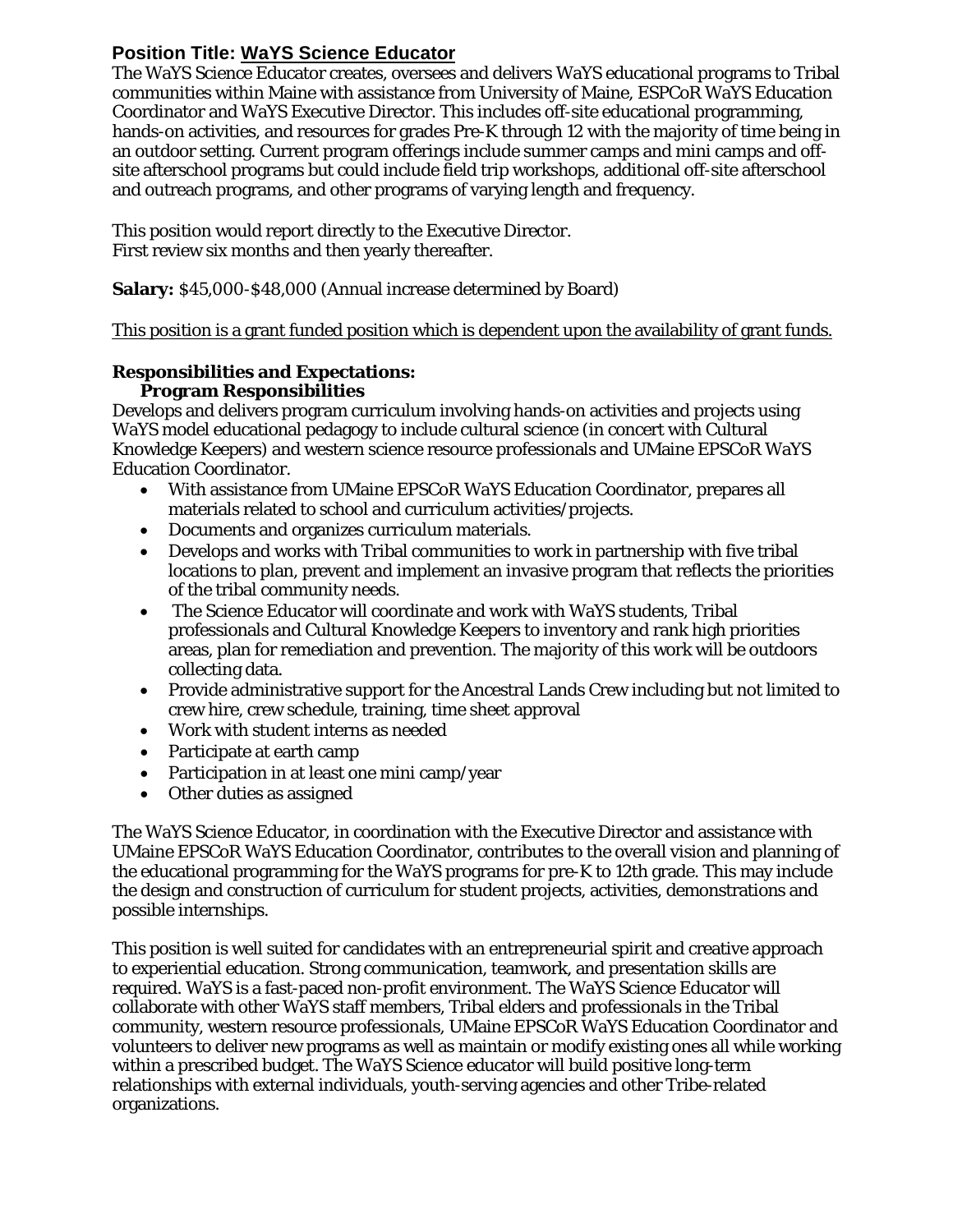The WaYS Science Educator will maintain high standards for quality and innovative programming to attract new students and returning participants. They will work closely with other staff members to market educational programming. They will preserve and promote the reputation of WaYS by providing high-quality programming for as many Native youth as possible. The WaYS Science Educator will ensure that programs are staffed and delivered with accuracy and professionalism presented in an outdoor learning environment. They must be comfortable working with individuals ranging from Pre-K to adult. The WaYS Science Educator will ensure that participants have successful experiences and work closely with parents, where applicable, to ensure their child's attendance at earth and mini camps will be a comfortable learning environment.

A high degree of organization is required. The WaYS Science Educator will procure, construct, and maintain supplies as needed for educational programming. This will include collaboration with other staff members and external applicable professionals. They will be expected to keep good records of expenditures, evaluations, and reporting data as required.

The WaYS Educator will assist with the creation of assessment materials to measure the educational value and overall impact of programs, including but not limited to earth, mini camps and off-site after school programs. They will develop activity guides, pre/post tests, and teacher questionnaires to evaluate program effectiveness.

# **Supervision of Others:**

Assists ED with recruiting, training and manages contract/hourly staff, program volunteers, and interns as appropriate related. Assists with the evaluates performance were applicable.

# **Qualifications:**

- Four-year college degree required in the science field (forestry, wildlife, environmental science).
- Must have a drivers license and reliable form of transportation.
- Must be able to lift and carry as much as 30 pounds.
- Strong computer knowledge required (Word, Excel, PowerPoint, Access).
- Knowledge with developing /creating brochures and outreach material as needed.
- 2 or more years working with children preferred.
- First aid/CPR preferred

Two or more years of experience with students in kindergarten through high school either through classroom experience or after-school program experience.

Experience in an informal science education environment desired, with responsibility for coordinating all aspects of individual programs from conception to implementation and assessment.

Experience collecting and analyzing data.

Experience setting program goals, objectives, and evaluation.

#### . **Working Conditions:**

Non-profit, Tribal-recognized educational organization. Fast-paced environment with many varied, simultaneous projects. Extensive carrying and lifting of educational materials, tables, and chairs and other educational material (traps, fishing rods, etc.). Much of the work will be working outside with students, Tribal members, Cultural Knowledge Keepers and western science resource professional in potential all kinds of weather.